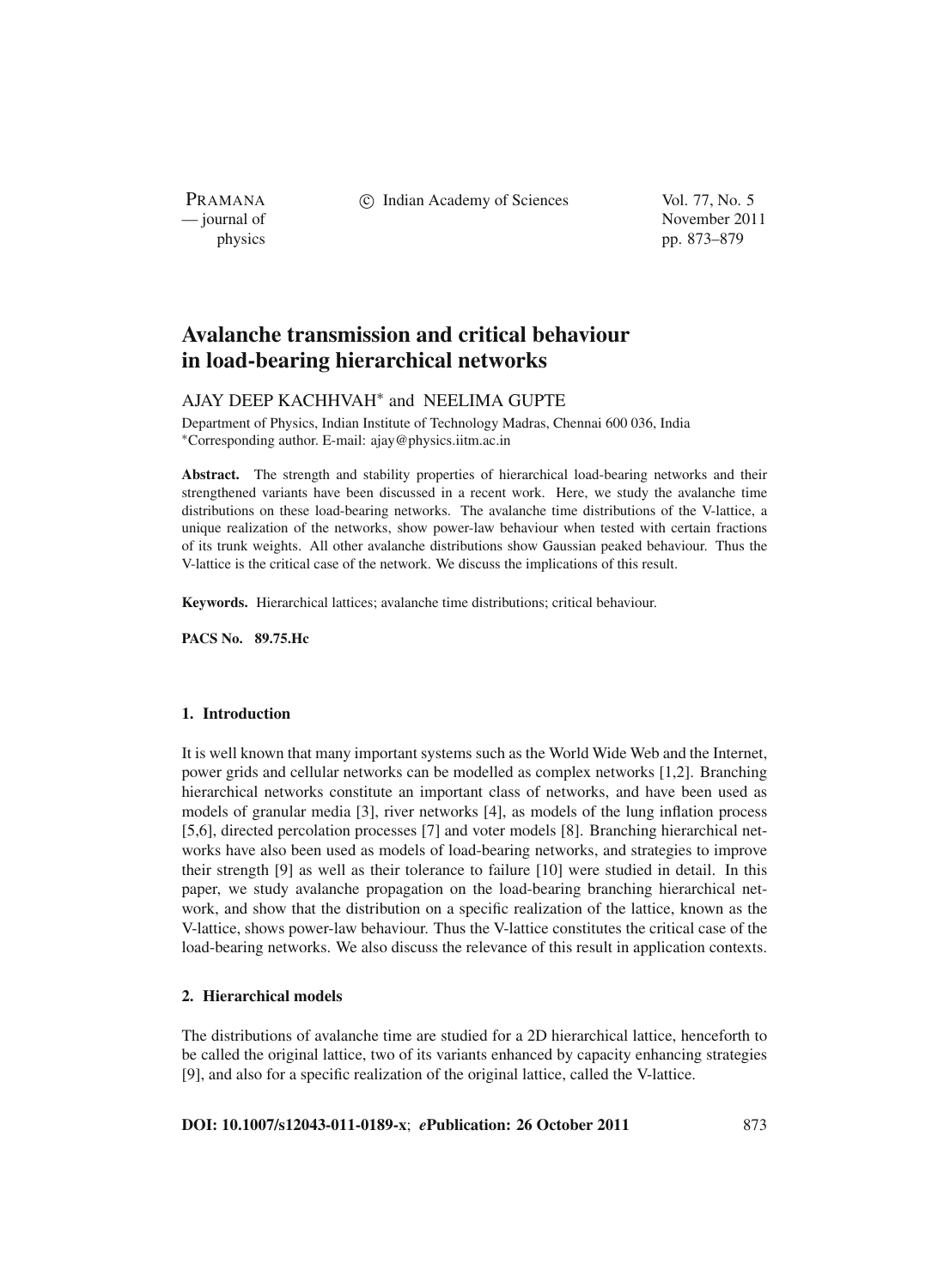#### *Ajay Deep Kachh*v*ah and Neelima Gupte*

The original lattice is, in fact, the special  $q(0, 1)$  case of the Coppersmith model [3] of granular media and Scheidegger's river model [4], in which, a site in a layer is connected randomly to one of its two neighbours in the layer below, yielding a hierarchical river-like branched structure. We discuss here the version of the lattice set-up in ref. [9]. Each site in the lattice has the capacity to support unit weight if it is not connected to any site in the layer above, and has the capacity  $w + 1$  if it is connected to sites whose capacities add up to w, in the layer above. Thus, the capacity  $w(i^M)$  of the *i*th site at any layer M is given by

$$
w(i^M) = l(i_l^{M-1}, i^M)w(i_l^{M-1}) + l(i_r^{M-1}, i^M)w(i_r^{M-1}) + 1,
$$
\n(1)

where  $i_1^{M-1}$  and  $i_2^{M-1}$  are the left and right neighbours of the site  $i^M$ , in the  $M-1$ th layer. The quantity  $l(i_l^{M-1}, i^M)$  takes the value 1 if a connection exists between  $i_l^{M-1}$  and  $i^M$  and 0 if a connection does not exist. Figure 1 shows a realization of the original network with lattice side  $M = 8$ . It is clear that the network consists of many clusters, where a cluster consists of a set of sites connected with each other. The largest such cluster of sites in the network is called the maximal cluster of the network. Figure 1 shows a representation of the network where the connections between sites are shown by solid lines, and the numbers in the brackets indicate the capacity of each site.  $C_1$ ,  $C_2$ ,  $C_3$  and  $C_4$  are the clusters seen in this realization of network, and  $C_2$  is the maximal cluster. The beaded line denotes the trunk of the maximum cluster, where the trunk is the set of connected sites with highest weight bearing capacity in the maximal cluster.

## 2.1 *The V-lattice network*

The original lattice has a very special realization which bears the maximum trunk capacity compared to all possible realizations. This lattice bears a unique V-shaped cluster that includes all the sites in the first layer and  $(M - I + 1)$  sites in the *I*th layer, where *M* 



**Figure 1.** A network of  $M = 8$  layers with eight sites per layer with connection probability  $p = 1/2$ . The beaded line is the trunk of the maximal cluster. The weight bearing capacity of the trunk  $W_T = 99$ .

## 874 *Pramana – J. Phys.***, Vol. 77, No. 5, November 2011**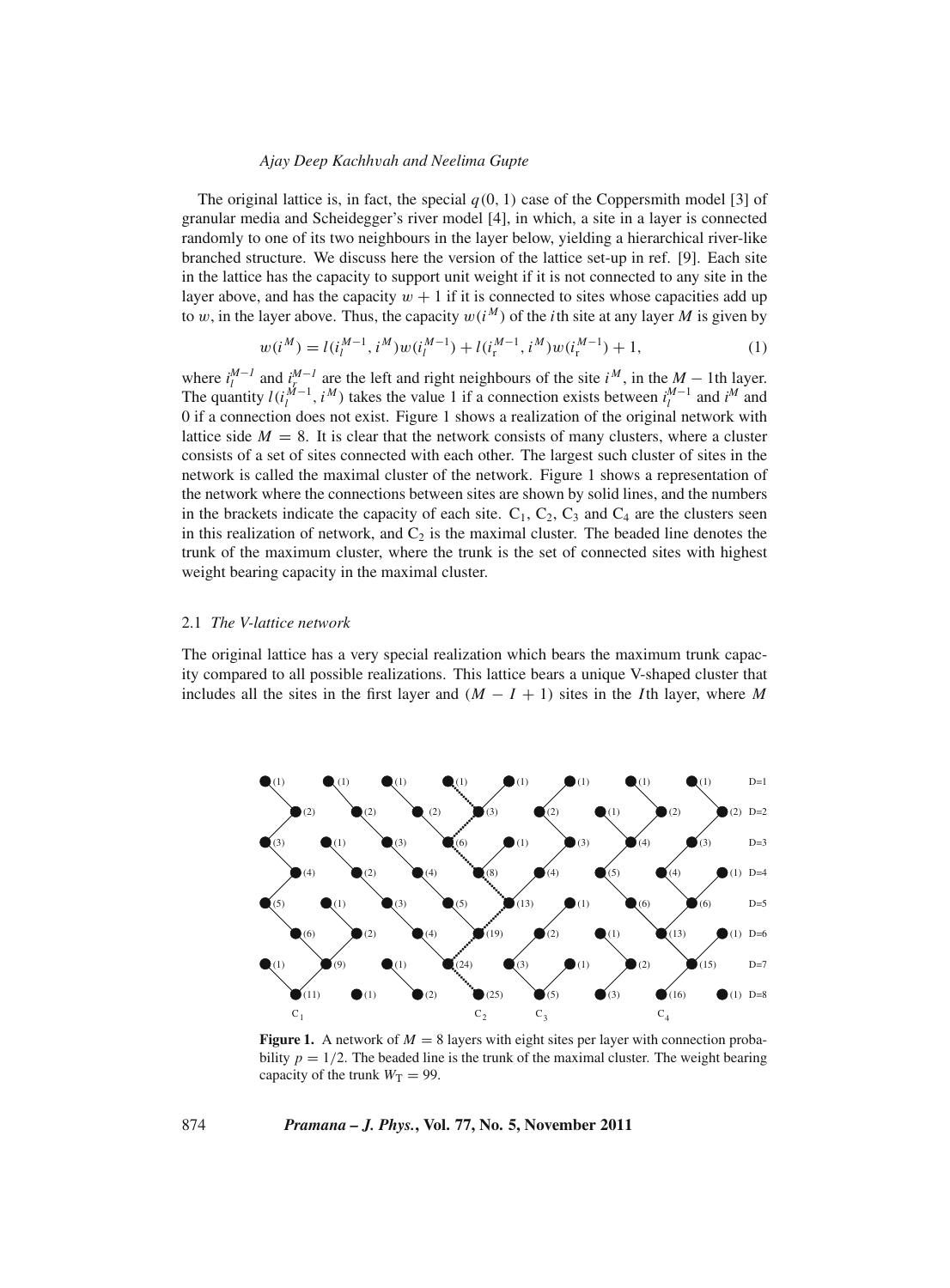



**Figure 2.** The V-lattice network of  $D = 8$  layers with eight sites per layer which is the critical case of our original network. The beaded line is the trunk of the maximal cluster with weight bearing capacity  $W_T = 120$ .

is the total number of layers. One of the arms of the V constitutes the trunk, and all other connections run parallel to the arm of the V that is opposite to the trunk. Thus, this cluster includes the largest number of sites, and is thus the largest possible cluster the original lattice could have. We call this lattice the V-lattice, and the cluster the V-cluster. The V-lattice realization with lattice side  $M = 8$  is shown in figure 2. The largest cluster here is the cluster  $C_2$ . Every site in the cluster at the layer *I* has capacity *I*, except for the trunk site which has capacity  $w_T(I) = w_T(I - 1) + I$  in the *I*th layer. We shall see that this network corresponds to the critical case of the original lattice.

## **3. Probability distributions of avalanche times**

It is interesting to study the avalanche phenomena on the network. Our study is of relevance to any situation where threshold phenomena propagate on a network. Examples of this range from power propagation on grids, electrical impulses on neural networks, ventilation in respiratory networks to directed percolation and granular media.

We define avalanches on the network in terms of weight transmission. The weight transmission in the network takes place along the connections between sites. When a site in the first layer of the network receives a weight  $W$ , it retains an amount equal to its capacity  $W_c$ and transmits the rest, i.e.  $W - W_c$ , to the site it is connected to, in the layer below. Thus, the weight transmission is in the downward direction and the sites involved in this process with their connections constitute the path of transmission. Let *P* be one such path and  $P_D$ be the site on  $P$  in the  $D$ th layer. Then, the excess weight at a site  $P_D$  in the  $D$ th layer is given by

$$
W^{\text{ex}}(P_D) = \mathcal{W} - \sum_{K=1}^{D} W_c(P_K).
$$

*Pramana – J. Phys.***, Vol. 77, No. 5, November 2011** 875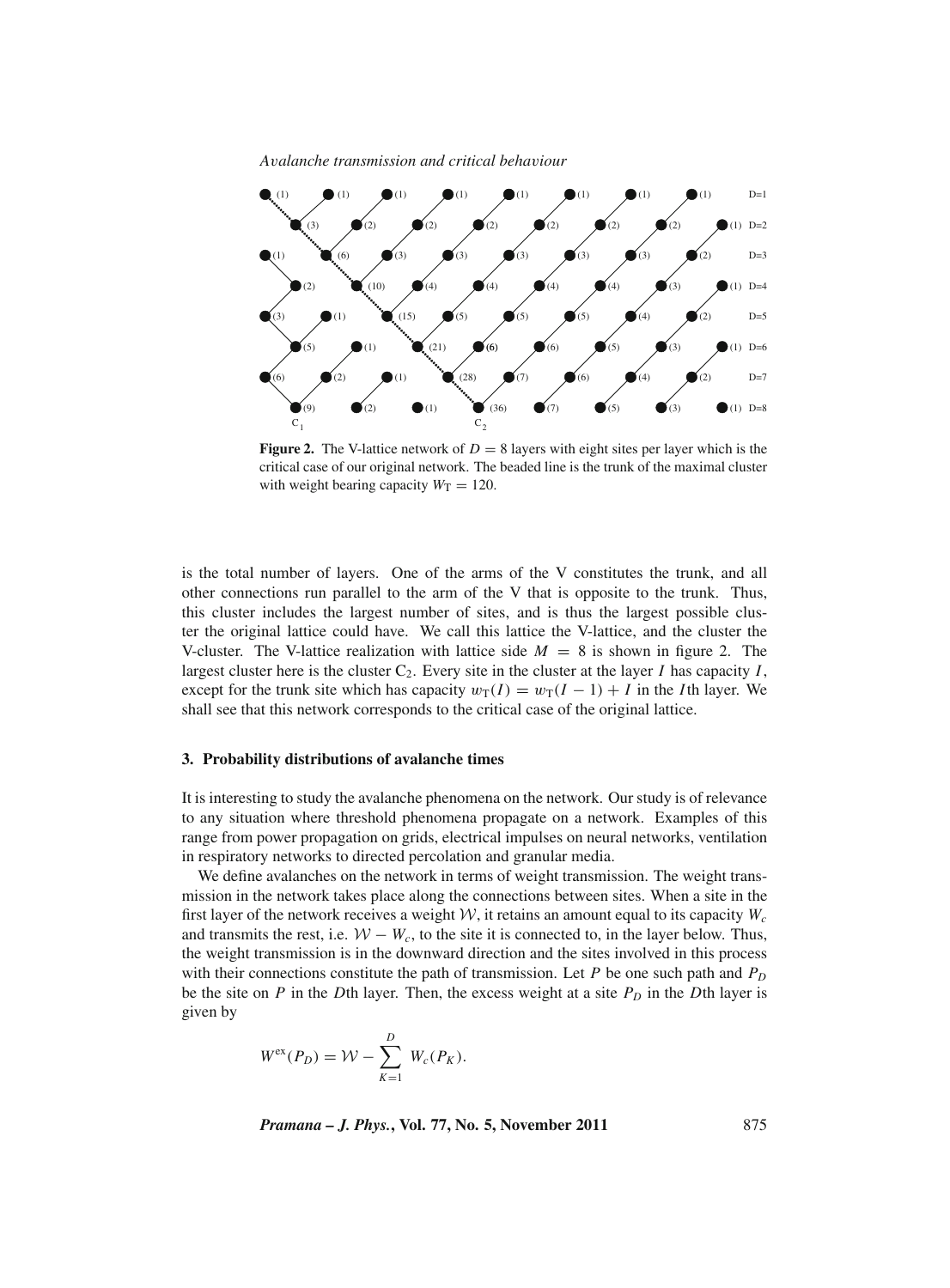#### *Ajay Deep Kachh*v*ah and Neelima Gupte*

If  $W^{\text{ex}}(P_D) \leq 0$ , then the transmission ends at the *D*th layer of the path *P* and is considered to be successful. On the other hand, if  $W^{\text{ex}}(P_D) > 0$ , the weight is transferred to  $P_{D+1}$ . Finally, if there is still excess weight left at the *M*th layer, it is then transmitted to the corresponding site in the first layer and the second cycle of the downward transmission begins as described above. This process continues till either there is no excess weight left, i.e. the transmission is successful, or the receiving site is not able to transmit the excess to the site in the layer below, and the transmission fails. Such a failure occurs when the transmitting site is connected to a site that has already received its share of the weight (i.e. saturated it's capacity) in the first cycle of transmission, thus making further transmissions impossible. This process of weight transmission is defined as an avalanche. The time taken for an avalanche is defined as the number of layers traversed by the weight in the network.

In this paper we compare the probability distribution of avalanche time *t* between the original lattice, and its strongest realization, the V-lattice. This probability distribution as the name suggests is, in fact, the distribution of the number of layers traversed during all cycles of successful avalanche transmission by a test weight placed at a random site in the first layer for any lattice. This probability distribution in the case of the original lattice tested with the trunk weights, has been studied by Janaki and Neelima Gupte [9].

The probability distribution of avalanche time *t* for the original lattice is shown in figure 3 for an ensemble of 1000 successful weight transmissions for a weight equal to the trunk capacity  $W_T$ . In the original lattice, no avalanche is seen when  $t/M < 1$  as there are no paths with capacity greater than trunk capacity  $W_T$ , i.e. there are no successful transmissions for  $t/M < 1$ . Also the avalanches of weight transmission in the original lattice can cycle as much as thrice through the network. When these distributions for the original networks of different sizes are scaled by their respective total number of layers *M*, they collapse on one another as shown in figure 3. Similar behaviour is seen in ref. [9].

The distribution of avalanche time *t* for the original lattice for the test weights which are fractions of trunk capacity  $W_T$ , is different from that for weights equal to trunk capacity as shown in figure 4. Figure 4 shows the distribution  $P(t)$  tested for weights ranging from  $0.1W<sub>T</sub>$  to  $0.9W<sub>T</sub>$ . In the distributions corresponding to  $0.1W<sub>T</sub>$  and  $0.2W<sub>T</sub>$  as shown in



**Figure 3.** Scaled probability distribution of avalanche time *t* for the original lattice corresponding to 1000 realizations of networks of side  $M = 100$  and  $M = 300$ . Both, the distributions for  $M = 100$  and  $M = 300$ , scale by the total number of layers M in the network.

876 *Pramana – J. Phys.***, Vol. 77, No. 5, November 2011**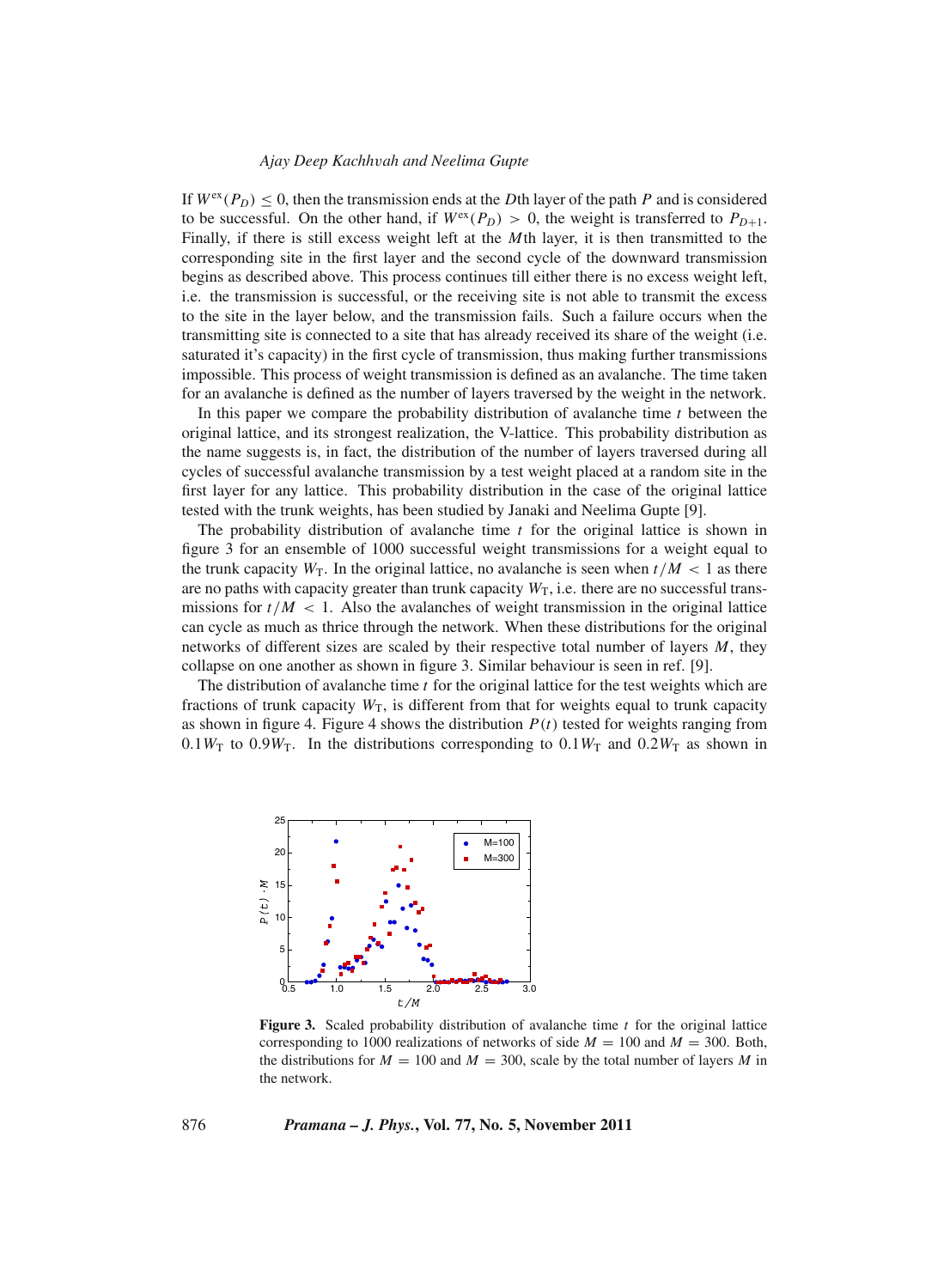

**Figure 4.** Probability distributions of avalanche time *t* for the original lattice corresponding to 1000 realizations of networks of side  $M = 100$ , fit to Gaussian given by eq. (2) when tested for weights equal to (**a**)  $0.1W_T$  ( $\sigma = 4.46$ ,  $\chi^2 = 0.0028$ ) and 0.2*W*<sub>T</sub> ( $\sigma$  = 6.08,  $\chi^2$  = 0.0024), (**b**) 0.3*W*<sub>T</sub> ( $\sigma$  = 6.92,  $\chi^2$  = 0.0016) and 0.4*W*<sub>T</sub>  $(\sigma = 7.34, \chi^2 = 0.0024)$ , (**c**)  $0.6W_T$  ( $\sigma_1 = 7.75, \sigma_2 = 17.55, \chi^2 = 0.0013$ ) and 0.8*W*<sub>T</sub> ( $\sigma_1$  = 4.46,  $\sigma_2$  = 14.68,  $\chi^2$  = 0.0062), and (**d**) 0.9*W*<sub>T</sub> ( $\sigma$  = 19.82,  $\chi^2 = 0.0035$ ) and  $W_T$ .

figure 4a, there is only one cycle in the form of a Gaussian peak, which can be expressed by the equation

$$
P(t) = \frac{1}{\sigma\sqrt{2\pi}} \exp\left(-\frac{(t-a)^2}{2\sigma^2}\right),\tag{2}
$$

where *a* is a constant and  $\sigma$  is the standard deviation. The values of  $\sigma$  and  $\chi^2$  tested for the accuracy of the fits corresponding to  $0.1W_T$  and  $0.2W_T$  are shown in the caption of figure 4. In the distributions corresponding to  $0.3W_T$  and  $0.4W_T$ , the emergence of second cycle is seen as shown in figure 4b. This second cycle persists till  $0.9W<sub>T</sub>$ , then, it gradually attains the form of a new Gaussian peak as can be seen in figures 4c and 4d. In the distribution corresponding to  $0.9W<sub>T</sub>$ , the first cycle completely loses its Gaussian form, and a new third cycle emerges out after the Gaussian peak corresponding to the second cycle, which is apparent from figure 4d. Thus, as the test weights start approaching the trunk capacity, we start seeing more and more transmissions which cycle more than once through the lattice.

The distribution of avalanche times for the V-lattice is found to be quite different from that of the original lattice. It does not show any systematic behaviour for weights equal to trunk capacity  $W_T$ , i.e. distinct lattice realizations show distinct behaviour. However, the

*Pramana – J. Phys.***, Vol. 77, No. 5, November 2011** 877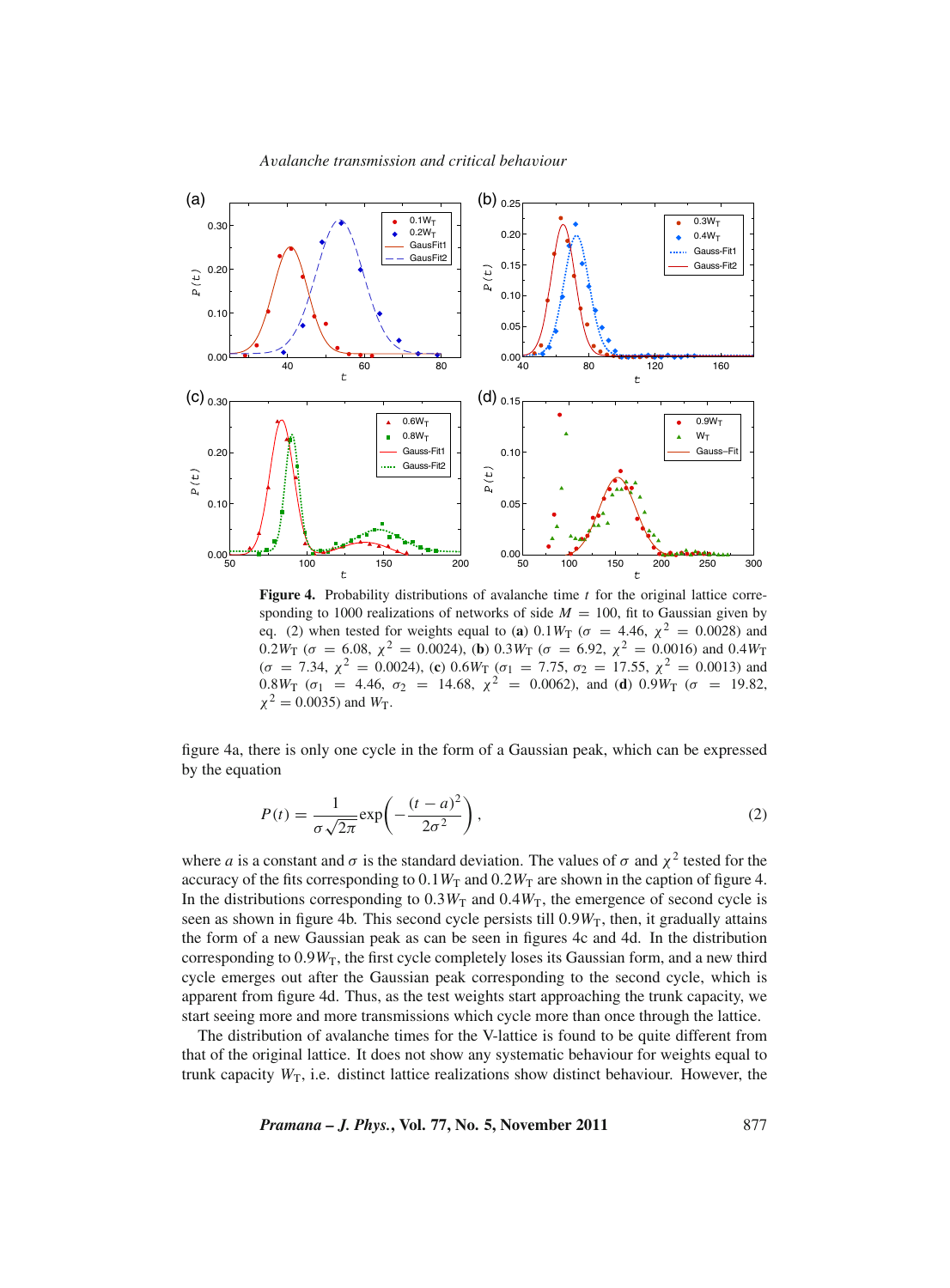#### *Ajay Deep Kachh*v*ah and Neelima Gupte*



**Figure 5.** Probability distributions of avalanche time *t* corresponding to 1000 realizations for the V-lattice network of side  $M = 100$  when tested for weights equal to (a)  $0.1W_T$  and (b)  $0.2W_T$ . Small regimes for  $0.1W_T$  (as shown in the inset of (a)) and 0.2*W*T (as shown in the inset of (**b**)) display power-law behaviour with exponent  $\alpha = 2.45$  and  $\chi^2 = 21.136$ , and  $\alpha = 2.96$  and  $\chi^2 = 52.197$  respectively.

V-lattice does show interesting behaviour for avalanche time distributions when it is tested for weights less than its trunk capacity. Figure 5 displays the probability distribution of avalanche times for the V-lattice (1000 realizations). It is clear from the figure that the V-lattice displays a power-law behaviour of the form  $P(t) \sim t^{-\alpha}$  with exponent  $\alpha = 2.45$ and 2.96 when weights equal to  $0.1W<sub>T</sub>$  (figure 5a) and  $0.2W<sub>T</sub>$  (figure 5b) are placed in the first layer, respectively. The power-law regime in the distribution of avalanche times gradually starts disappearing when the distribution is tested with values of weights placed approaching trunk capacity, and at the trunk capacity no stable behaviour in the distribution for different realizations is seen. The difference in the behaviour of the distribution of the V-lattice from the original lattice is due to the presence of a unique and asymmetric cluster, called the V-cluster, in the V-lattice network. The V-cluster includes sites of all levels of capacity. Hence transmissions on the lattice can achieve success at any one of the layers. This accounts for the power-law distribution and thus brings criticality to the distribution of avalanche time *t*. When the distribution for the V-lattice is tested for weights more than  $0.2W<sub>T</sub>$  the power-law regime of the avalanche time distribution starts dying down slowly



**Figure 6.** Avalanche time *t* displays power-law behaviour  $t \sim W_f^{\beta}$  with  $\beta = 0.33$  and  $\chi^2 = 0.00001$  against weights placed as percentage increase in trunk capacity for the V-lattice for  $M = 100$ .

878 *Pramana – J. Phys.***, Vol. 77, No. 5, November 2011**